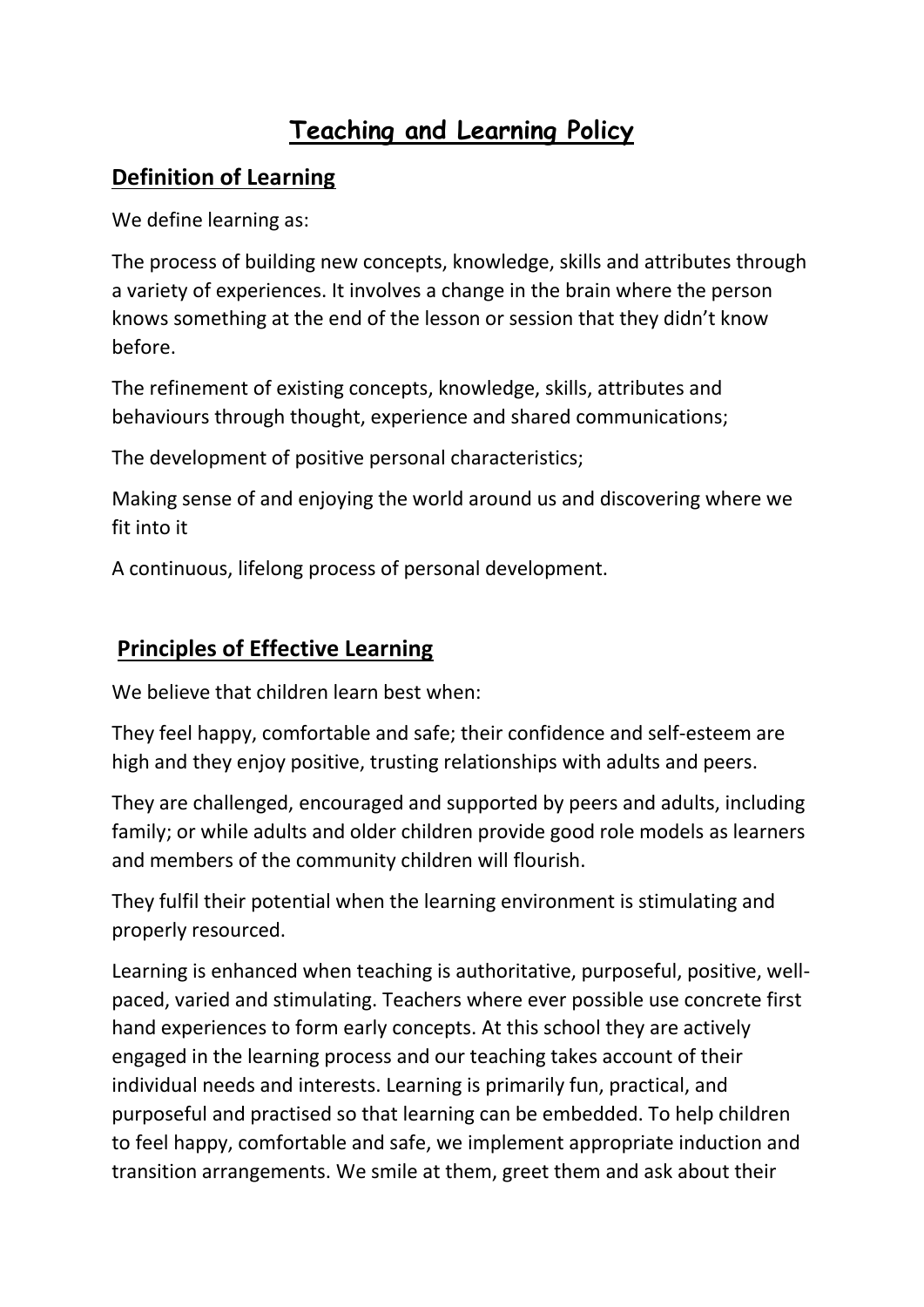welfare. We· make time to listen to what they have to say. We show them that we work closely with their families in support of their welfare and education. We treat them fairly and consistently. We rigorously implement equal opportunity, anti-bullying and race equality policies. We ensure that the school is visually attractive and welcoming. We ensure that they feel 'ownership' through personal spaces, name tags,etc We provide opportunities for physical movement in learning activities as well as using songs, rhymes and anecdotes as mnemonic strategies. We provide opportunities for relaxation/energising in and between activities and use music to create appropriate moods. To help build children's confidence and self-esteem and to enable them to develop positive, trusting relationships with adults and peers, we will give them opportunities to take part in circle time, role play, show & tell, choose ,doreview, class assemblies, school council etc. Children make use of learning/talking partners, peer assessment and collaborative working; We use a range of reward systems. We display their work and help them to display their own work attractively and look for opportunities to catch them doing well and to celebrate it we ensure that they experience success and praise every day and give constructive feedback verbally and in writing. Teachers use positive language and open ended questioning and encourage pupils to do the same. We acknowledge and celebrate their special days, including birthdays where appropriate and talk to them about their own lives, hobbies, interests and cultural background. Also we celebrate variety in culture, religion and language and show respect for them and their contributions. We ensure that children are challenged, encouraged and supported by peers and adults. We will inform parents about the curriculum and what they will experience in the next half term as well as the end of year expectations. We communicate termly with parents about their child's progress and communicate to children's families that we value their contribution .We set homework of "reading each evening" and practising weekly spellings appropriate to their age and ability and monitor its completion and involve them in self-assessment and the identification of appropriate new targets. They are involved in collaborative working and use target setting information and other assessment procedures to track their progress and identify their learning needs or the need for additional help. Teachers enable them to share achievements through displays, reading aloud their stories etc. and provide a range of extra-curricular activities to enrich childhood.